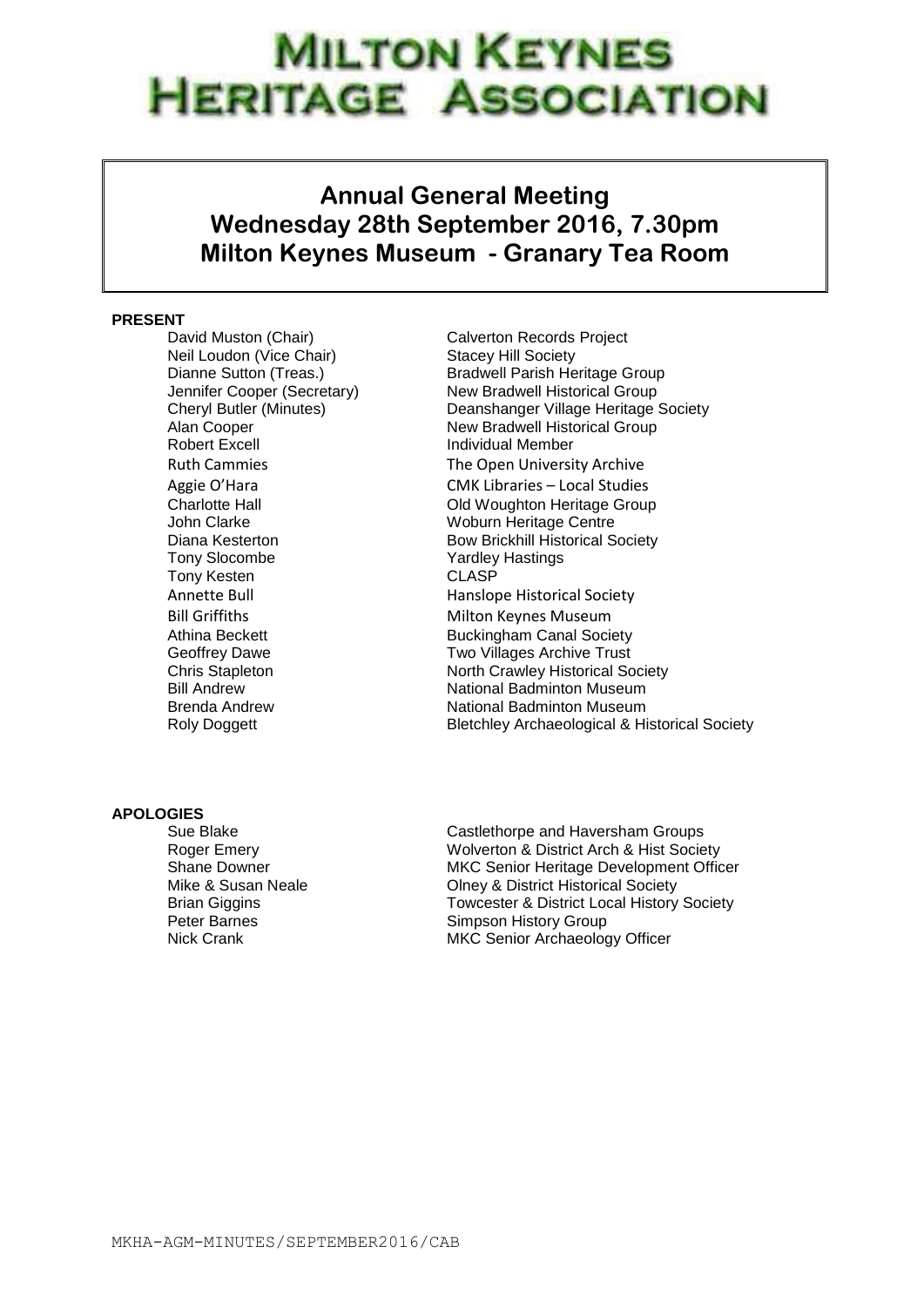| Item |                                                                                                                                                                                                                   | <b>Action</b> |
|------|-------------------------------------------------------------------------------------------------------------------------------------------------------------------------------------------------------------------|---------------|
| 1.0  | <b>Welcome &amp; Introduction</b>                                                                                                                                                                                 |               |
|      | Dave welcomed all to the meeting. Thanked Bill for providing the venue and Dianne for organising the<br>refreshments                                                                                              |               |
|      | Dave outlined the Agenda for the evening asking for notice of Any Other Business from the floor - none<br>received                                                                                                |               |
| 2.0  | <b>Approval of AGM Minutes 2015</b>                                                                                                                                                                               |               |
|      | Minutes of the AGM held 25 <sup>th</sup> September 2015 were approved                                                                                                                                             |               |
|      | Proposer: Roly Doggett, BAHS, Seconder: John Clarke, Woburn Heritage centre                                                                                                                                       |               |
| 3.0  | <b>Matters Arising</b>                                                                                                                                                                                            |               |
|      | Dealt with under the agenda accept:                                                                                                                                                                               |               |
| 3.1  | Joint Public Liability Insurance - Updated                                                                                                                                                                        |               |
|      | Insurance to cover members' events and activities, Exec investigated and the best result found is that                                                                                                            |               |
|      | offered by paying £65 to join the British Association for Local History (BALH) and then members events                                                                                                            |               |
|      | are covered as part of their members insurance. Always read any conditions criteria and small print see:<br>https://www.balh.org.uk/uploads/files/BALH Insurance Fact Sheet For Local Societies 2017.PDF.pdf      |               |
| 4.0  | Guest Speaker: Bill Griffiths - Milton Keynes History Festival Update                                                                                                                                             |               |
|      | Scheduled for 18 <sup>th</sup> & 19 <sup>th</sup> June 2017, Campbell Park, Milton Keynes                                                                                                                         |               |
|      | Bill and Dave outlined the proposals for the above, showing images of the proposed area of Campbell                                                                                                               |               |
|      | Park where displays and stalls to be located.                                                                                                                                                                     |               |
|      | Main pedestrian access will be from across the road bridge from the John Lewis end of the Shopping                                                                                                                |               |
|      | Centre passing the MK Rose. The Parks Trust is an onboard partner, supplying in-kind services worth<br>£10k.                                                                                                      |               |
|      | Re-enactor Societies plan on this being one of the 3 nationwide major year-long events. Tod Booth is                                                                                                              |               |
|      | leading on planning the logistics of the event, which is aiming to be a high-class event with Battle of                                                                                                           |               |
|      | Britain flight and a Hurricane and Spitfire on the ground. Milton Keynes has never hosted such an event                                                                                                           |               |
|      | before, and the event will form one of the main MK50 celebratory 2017 events.                                                                                                                                     |               |
|      | Entertainments will be provided for the public all day in various areas/arenas. With re-enactments from                                                                                                           |               |
|      | all periods of history, the Stage will host performance art programmes. The intention is to provide a                                                                                                             |               |
|      | wide range of activities for the public, including re-enactment battles, displays etc. plus food courts,<br>trading areas, living history displays. In the amphitheatre the Consortium will use one level and its |               |
|      | proposed MKHA and its members will occupy the other.                                                                                                                                                              |               |
|      | The Festival will be an important step in raising the profile of heritage in MK and it is hoped could                                                                                                             |               |
|      | become a bi-annual event (alternating with the International Festival). To do this it is imperative that as                                                                                                       |               |
|      | many MKHA organisations sign up to participate. MKHA is about to hold workshops to assist members                                                                                                                 |               |
|      | in planning and working through activities and options available.                                                                                                                                                 |               |
|      | MKHA has agreed to lead with a corporate stall but as many members as possible are urged to become                                                                                                                |               |
|      | involved. Festival organisers have offered as an incentive a free pop-up banner designed and printed                                                                                                              |               |
|      | for each participating group. Public Liability insurance will be underwritten by the organisers                                                                                                                   |               |
|      | The stall would need to be manned at all times with two members dressed in period costume (of any<br>era). It should include a history display and a related family friendly activity (images of some activities  |               |
|      | undertaken by groups previously were shown by way of example).                                                                                                                                                    |               |
|      | MKHA will offer grant support for any group needing financial assistance in order to participate. MKHA                                                                                                            |               |
|      | might well be able to assist in centralising efforts re. transport, supply of tables and chairs. These will all                                                                                                   |               |
|      | be discussed in workshops which would be set up for members to attend (Dates tbc). Members were                                                                                                                   |               |
|      | requested to leave possible expressions of interest with Cheryl at the end of the meeting although it                                                                                                             |               |
|      | was recognised that people may wish to discuss this with their committees first.                                                                                                                                  |               |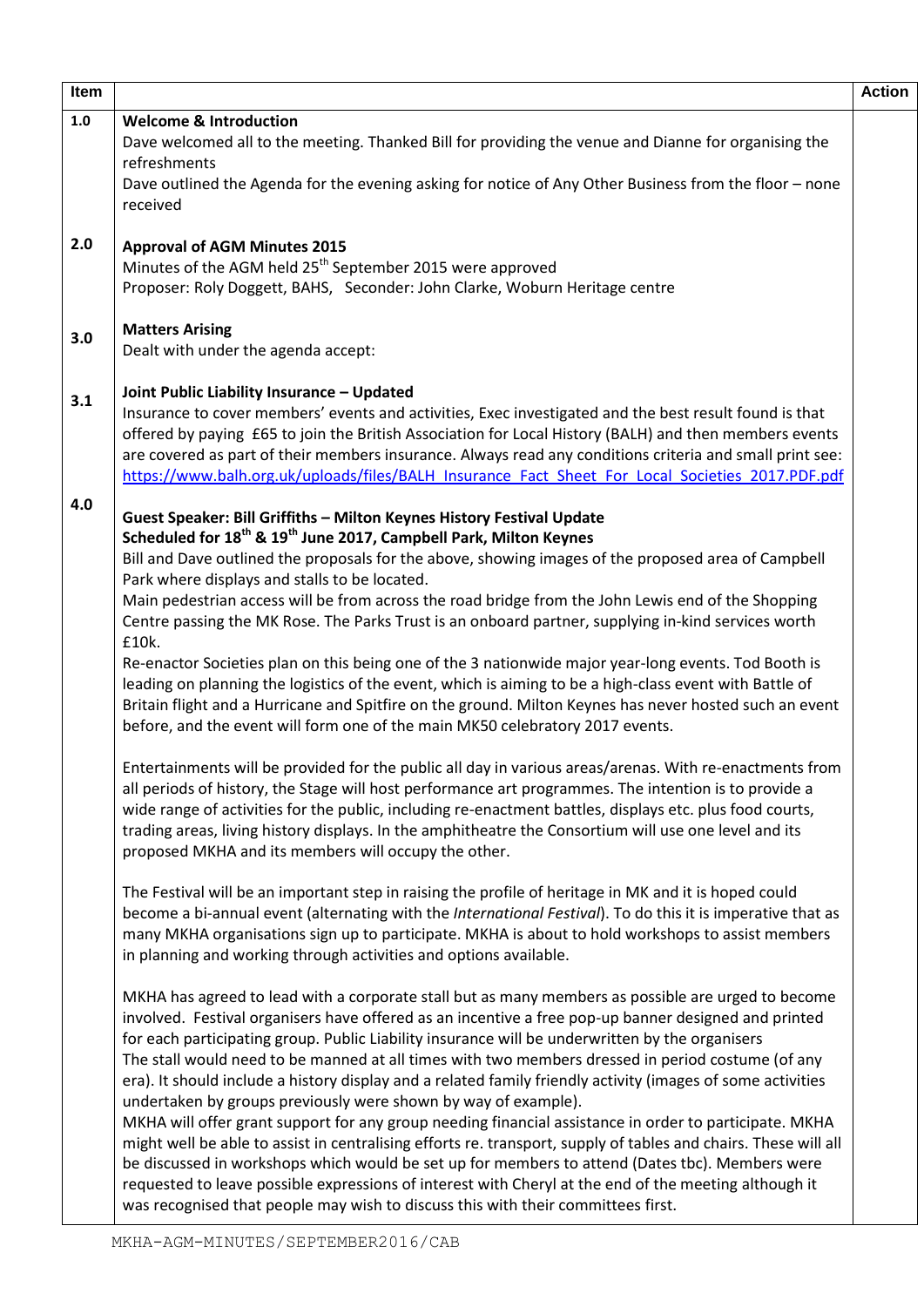|            | Some societies reported already having made arrangements for that weekend and CLASP stated that<br>this was in the middle of the 'digging season'.                                                                                                                                                                                                                                                                                                                                                                                                                                                                                                                                                                                               |
|------------|--------------------------------------------------------------------------------------------------------------------------------------------------------------------------------------------------------------------------------------------------------------------------------------------------------------------------------------------------------------------------------------------------------------------------------------------------------------------------------------------------------------------------------------------------------------------------------------------------------------------------------------------------------------------------------------------------------------------------------------------------|
| 5.0<br>5.1 | <b>Chairman's Report</b><br>Dave reported on MKHA's activities over the past year, he listed the quarterly main member meetings,<br>and the Exec meetings held through 2015/16.<br>Dave thanked the Exec Committee for their work and reported on its activities over the last year. Henk<br>van Aswegen former Exec Committee member and Director of MKCDC had resigned moving to France<br>where he and Corolla are setting up a B&B. A complete lifestyle change. Henk was thanked for all his<br>hard work having been an active Exec Member for 7years. His forthcoming replacement at MKCDC is Dr<br>Noel James.                                                                                                                           |
|            | MKHA now has 62 members and its Exec Committee accomplishments have included Business Plan,<br>Constitution review, new stationery design artwork, compiling Speakers List and Asset register.                                                                                                                                                                                                                                                                                                                                                                                                                                                                                                                                                   |
|            | MKHA now has a stock of equipment on loan for members: New laptop and projector, portable A4<br>flatbed scanner, Digital loud speaker (for walking trails), WiFi repeater (boosts signals). There will be an<br>electronic booking form/log and charges, which are there only to cover maintenance and repairs. The<br>equipment will be stored in MKHA cupboard at MKM, thanks to Bill. Full details will appear on MKHA<br>website in due course.                                                                                                                                                                                                                                                                                              |
|            | MKHA have also purchased 2 new desk top PCs which are networked to Living Archive training system<br>operating in the MKM IT Suite                                                                                                                                                                                                                                                                                                                                                                                                                                                                                                                                                                                                               |
| $5.2$      | <b>AHA-MK (Arts and Heritage Alliance)</b><br>MKHA Exec Committee has maintained an active Heritage presence at AHA-MK meetings                                                                                                                                                                                                                                                                                                                                                                                                                                                                                                                                                                                                                  |
| 5.3        | Heritage Open Days. (Dianne reported) A successful 11 <sup>th</sup> year with good attendances across the board.<br>69 events were staged compared to 15 eleven years ago. Woughton proudly boasted 360 visitors to<br>their first event this year and despite atrocious weather a Guided walk "History of Housing" in MK had<br>50-70 people across the two days. Deanshanger outdoor exhibition had over 80 people drop by despite<br>the constant pouring rain                                                                                                                                                                                                                                                                                |
| 5.4        | MKHA Constitution Review - Document circulated prior to meeting<br>Neil outlined the minor changes which essentially were tidying up exercises, including defining affiliate<br>memberhip.<br>Members agreed                                                                                                                                                                                                                                                                                                                                                                                                                                                                                                                                     |
| 5.4.1      | However one major change urgently needing addressing is that which referred to the Officer roles of<br>the Organisation. Currently the roles have fixed terms; these have been exceeded for every position<br>and with no offers of succession it was proposed that existing Officers and the members of the Exec be<br>allowed to operate in an ACTING position until new Officers are found. SEE 9.0<br>Also proposed is the number of the Exec Committee members should be changed from minimum of 3<br>ordinary members to 6. In addition co-opted sub groups/working parties could be set up to undertake<br>specific tasks, these groups would report to Exec Committee<br>Members agreed<br>Proposed: Athina Beckett, Bucks Canal Society |
|            | Seconded: John Clarke, Woburn Heritage Centre                                                                                                                                                                                                                                                                                                                                                                                                                                                                                                                                                                                                                                                                                                    |
| 5.5        | <b>MKHA Training</b><br>Word Press website courses have been run as members continue to transfer over to the new software.<br>Training will continue to be offered, dates to be advised. In addition regular Wednesday IT 'shared<br>experience' sessions at MK Museum were continuing and have proved popular with representatives of<br>around 12 societies attending.                                                                                                                                                                                                                                                                                                                                                                         |
|            | Proposed Tea and Digitisation Course for Saturday 22/10/16 @ MKM IT Suite                                                                                                                                                                                                                                                                                                                                                                                                                                                                                                                                                                                                                                                                        |

How to: Digitise documents, photos, negs, slides etc to archive standards. Part of a precursor to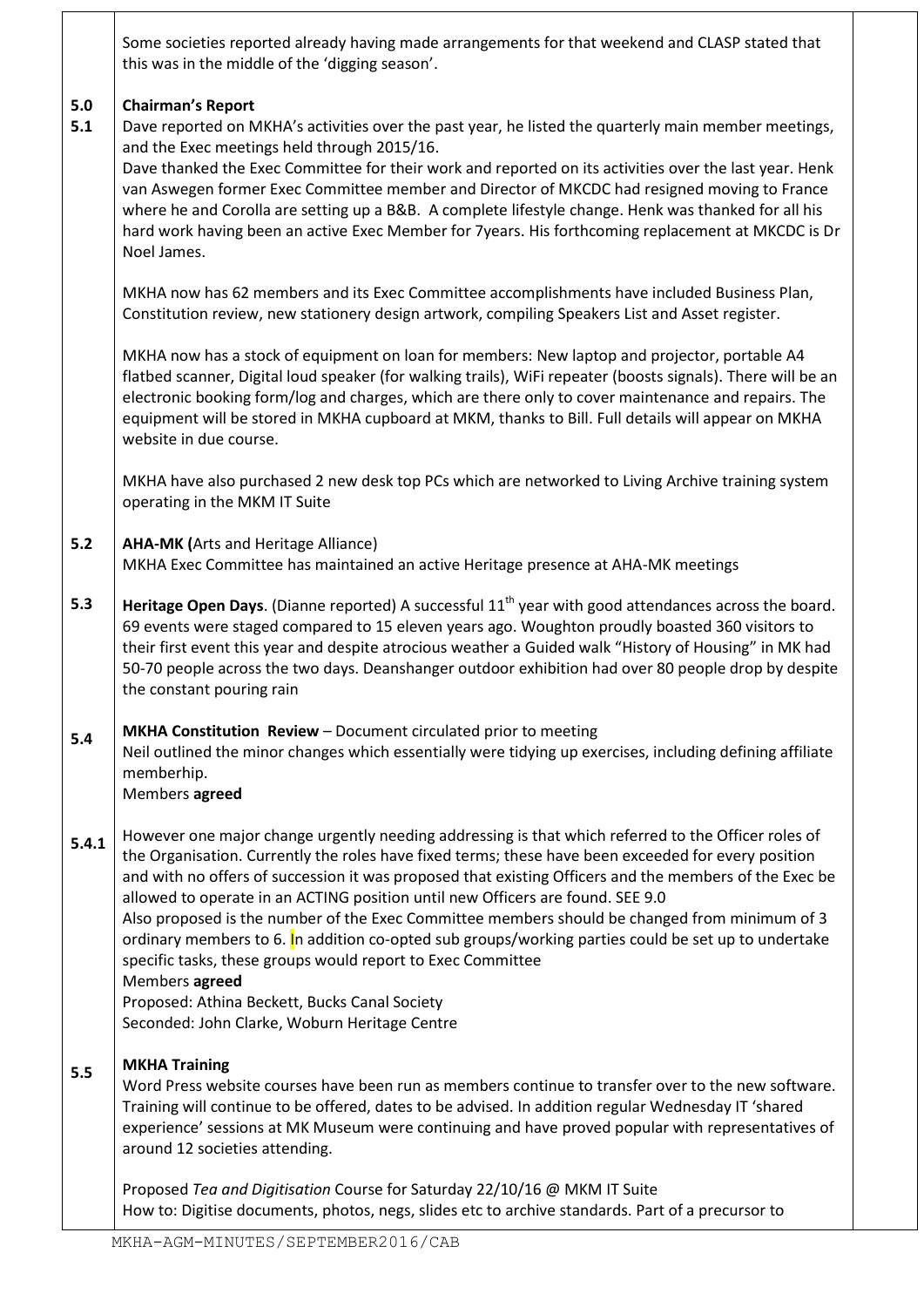**6.0 7.0 7.1 8.0 8.1** proposed ARCH:MK project. Will also cover enhancing image techniques, and post scanning files folders and spreadsheet logs. Details of the course will be circulated in MKHA Newsletter Any expressions of interest where asked to be directed to Cheryl at the end of the meeting **Adoption of MKHA Business Plan** – Circulated prior to the meeting Neil updated and pointed out that it is a requirement to access MK Council grants and a matter of good business practice to have an up to date plan. Following a series of member workshops and consultations Exec has finalised the document. Anna was thanked for tabulating the plan and categorising the priorities. This is a working document that will have to be reviewed annually. Neil asked the members to adopt it bearing in mind the limited resources available to undertake the work. Members **agreed** to adopt the latest version. Proposed: Tony Keston, CLASP Seconded :Roly Doggett, Bletchley AHS **MK Council & MKHA awarded Grants** List of current grants: Ring-fenced Great War project still in progress: North Crawley Simpson History Group Other awards in progress: Deanshanger Village Heritage Society – £613 for Primary School exhibitions Newport Pagnell Historical Society- £750 towards Civil War Weekend and School Living History Project Sherington Historical Society – £584 for Walking Trail leaflet Bucks Canal Society - £750 Trail leaflet Members who had not yet received a grant were encouraged to apply - if assistance was needed, members of Exec were always on hand to help with applications and advice. John Clarke, Woburn Heritage Centre thanked MKHA f or the £336 assistance with fixing or the markers for identifying gravestones, proved very successful. **Proposed Changes to Grant Process and Procedure:** As some groups take a long time to take-up awarded grants it was proposed that a new condition of claiming grant monies within 12-18months of the award, unless exceptional circumstances can be proved. This was **agreed** by the membership As a safeguard it was proposed applications should only be received from Member Group 18months after having become a member. This was **agreed** by the membership To make the award system fairer it was proposed that an 18 months rule should be adopted before being allowed to make another grant application. It was agreed to accept with the following waiver "at the discretion of the Exec" and in the possible case of wanting to take part in supported events e.g. HODs/History Festival etc. This was **agreed** by the membership Proposed: Athina Beckett, Bucks Canal Society Seconded: John Clarke, Woughton Heritage Society **Treasurer's Report** Examined accounts to be circulated after the meeting, along with the letter for subscription renewals. Dianne thanked the auditor Graham Hotchkiss Subscriptions and web hosting to be held at existing level. Accounts notably show HLF Young Heritage Hunters pay back of unspent money £3021.00 (which also covers to the usual HLF retained contingency of £2000). Also recorded was the purchase of IT equipment amounting to £884.92. The subscription to AHA-MK of £100 is across two financial years due to different year ends of other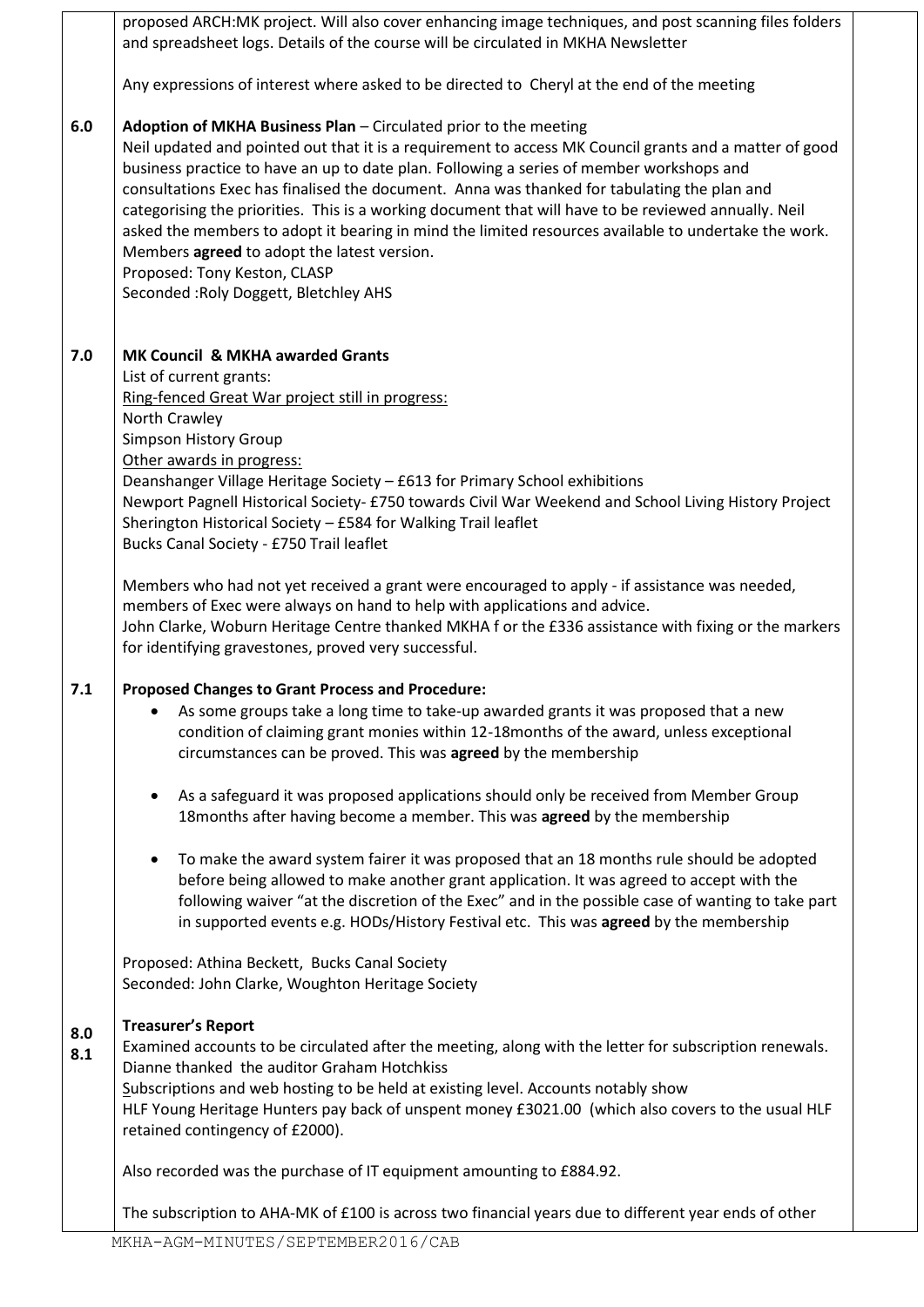| organisations the same also applies to income of MKC grant £1385.00 is shown twice.                                                                                                                                                                                                                                                                                                                                                                                                                                                                                                                                                                                                                                                                                           |                                                                  |                                                                                            |  |  |  |  |
|-------------------------------------------------------------------------------------------------------------------------------------------------------------------------------------------------------------------------------------------------------------------------------------------------------------------------------------------------------------------------------------------------------------------------------------------------------------------------------------------------------------------------------------------------------------------------------------------------------------------------------------------------------------------------------------------------------------------------------------------------------------------------------|------------------------------------------------------------------|--------------------------------------------------------------------------------------------|--|--|--|--|
| The Exec took the decision to put £5k in long-term investment account with The Hampshire Trust Bank<br>for a better rate of interest initially 1.6% which will be revised to 1,3% from January 2017<br>Dianne was thanked for her continued hard work and the presentation of clear accounts.                                                                                                                                                                                                                                                                                                                                                                                                                                                                                 |                                                                  |                                                                                            |  |  |  |  |
| <b>Election of Officers</b><br>No nominations were received prior to the meeting or from the floor for the election of new Officers<br>and Executive Committee. This is an embarrassing situation as tenure has expired for all Officers. All<br>Exec has agreed to continue in Acting Positions and are proposing to return to the Membership in<br>March with a set of options and plans on how to be proactive in resolving the issue.<br>Members are asked to let us know if anyone in their own groups might be open to coming on to the<br>Exec.<br>Interested parties are welcome to attend Exec meetings to see firsthand how Exec operates:<br>As an interim measure it was proposed that Officers and Exec be elected en bloc to continue in their<br>acting roles: |                                                                  |                                                                                            |  |  |  |  |
| Officers:                                                                                                                                                                                                                                                                                                                                                                                                                                                                                                                                                                                                                                                                                                                                                                     |                                                                  |                                                                                            |  |  |  |  |
| Dave Muston                                                                                                                                                                                                                                                                                                                                                                                                                                                                                                                                                                                                                                                                                                                                                                   | Chair                                                            | <b>Calverton Projects</b>                                                                  |  |  |  |  |
|                                                                                                                                                                                                                                                                                                                                                                                                                                                                                                                                                                                                                                                                                                                                                                               |                                                                  | MK Museum Society                                                                          |  |  |  |  |
|                                                                                                                                                                                                                                                                                                                                                                                                                                                                                                                                                                                                                                                                                                                                                                               |                                                                  | <b>Bradwell Parish History Group</b>                                                       |  |  |  |  |
| Jennifer Cooper, Hon Secretary, has resigned and the Hon Secretary position is now vacant. Jennifer will<br>remain as an Exec Committee member. Dianne has kindly offered to temporarily see to the day to day<br>operations of the organisation.<br>Dave thanked Jennifer for all her hard work over the years and a presentation was made on behalf of<br>the membership.                                                                                                                                                                                                                                                                                                                                                                                                   |                                                                  |                                                                                            |  |  |  |  |
|                                                                                                                                                                                                                                                                                                                                                                                                                                                                                                                                                                                                                                                                                                                                                                               |                                                                  |                                                                                            |  |  |  |  |
| Anna McEvoy                                                                                                                                                                                                                                                                                                                                                                                                                                                                                                                                                                                                                                                                                                                                                                   |                                                                  | <b>Stowe House Preservation Trust</b>                                                      |  |  |  |  |
| Alan Cooper                                                                                                                                                                                                                                                                                                                                                                                                                                                                                                                                                                                                                                                                                                                                                                   |                                                                  | New Bradwell Heritage Group and Website Technical Officer                                  |  |  |  |  |
| <b>Robert Excell</b>                                                                                                                                                                                                                                                                                                                                                                                                                                                                                                                                                                                                                                                                                                                                                          |                                                                  | Individual Member and Membership Secretary                                                 |  |  |  |  |
|                                                                                                                                                                                                                                                                                                                                                                                                                                                                                                                                                                                                                                                                                                                                                                               |                                                                  | Deanshanger Village Heritage Society and Minutes Secretary                                 |  |  |  |  |
|                                                                                                                                                                                                                                                                                                                                                                                                                                                                                                                                                                                                                                                                                                                                                                               |                                                                  | New Bradwell Heritage Group                                                                |  |  |  |  |
| Shane Downer, MK Council Senior Heritage Development Officer, is an advisor.                                                                                                                                                                                                                                                                                                                                                                                                                                                                                                                                                                                                                                                                                                  |                                                                  |                                                                                            |  |  |  |  |
| This was agreed by the membership                                                                                                                                                                                                                                                                                                                                                                                                                                                                                                                                                                                                                                                                                                                                             |                                                                  |                                                                                            |  |  |  |  |
| Proposer: John Clarke Woburn Heritage Centre<br>Seconder: Tony Slocombe, Yardley Hastings                                                                                                                                                                                                                                                                                                                                                                                                                                                                                                                                                                                                                                                                                     |                                                                  |                                                                                            |  |  |  |  |
| <b>MK Council Officer Reports</b><br>MKC Senior Heritage Development Officer Report<br>No report received                                                                                                                                                                                                                                                                                                                                                                                                                                                                                                                                                                                                                                                                     |                                                                  |                                                                                            |  |  |  |  |
| MKC Senior Archaeology Officer Report - Nick Crank<br>No report received                                                                                                                                                                                                                                                                                                                                                                                                                                                                                                                                                                                                                                                                                                      |                                                                  |                                                                                            |  |  |  |  |
| <b>MK50 Proposed Event</b><br>To celebrate MK 50 <sup>th</sup> anniversary, 23 <sup>rd</sup> January 2017 will start a year-long celebration. MK Heritage is<br>kicking off the celebrations with a major 50 <sup>th</sup> Anniversary Exhibition in Middleton Hall 10-23 <sup>rd</sup> January<br>2017. Cheryl is working with STACCess: MK on behalf of the MK Collection to stage the exhibition                                                                                                                                                                                                                                                                                                                                                                           |                                                                  |                                                                                            |  |  |  |  |
|                                                                                                                                                                                                                                                                                                                                                                                                                                                                                                                                                                                                                                                                                                                                                                               |                                                                  |                                                                                            |  |  |  |  |
| 12.0<br>Proposed HLF project application to digitise and record Member's archive (2D) collections. Outline<br>proposal is being worked on that identifies Professional appointment of Project Manager, Collections                                                                                                                                                                                                                                                                                                                                                                                                                                                                                                                                                            |                                                                  |                                                                                            |  |  |  |  |
|                                                                                                                                                                                                                                                                                                                                                                                                                                                                                                                                                                                                                                                                                                                                                                               | Neil Loudon<br>Dianne Sutton<br>Cheryl Butler<br>Jennifer Cooper | Vice Chair<br>Treasurer<br><b>Executive Committee members:</b><br><b>ARCH MK - PENDING</b> |  |  |  |  |